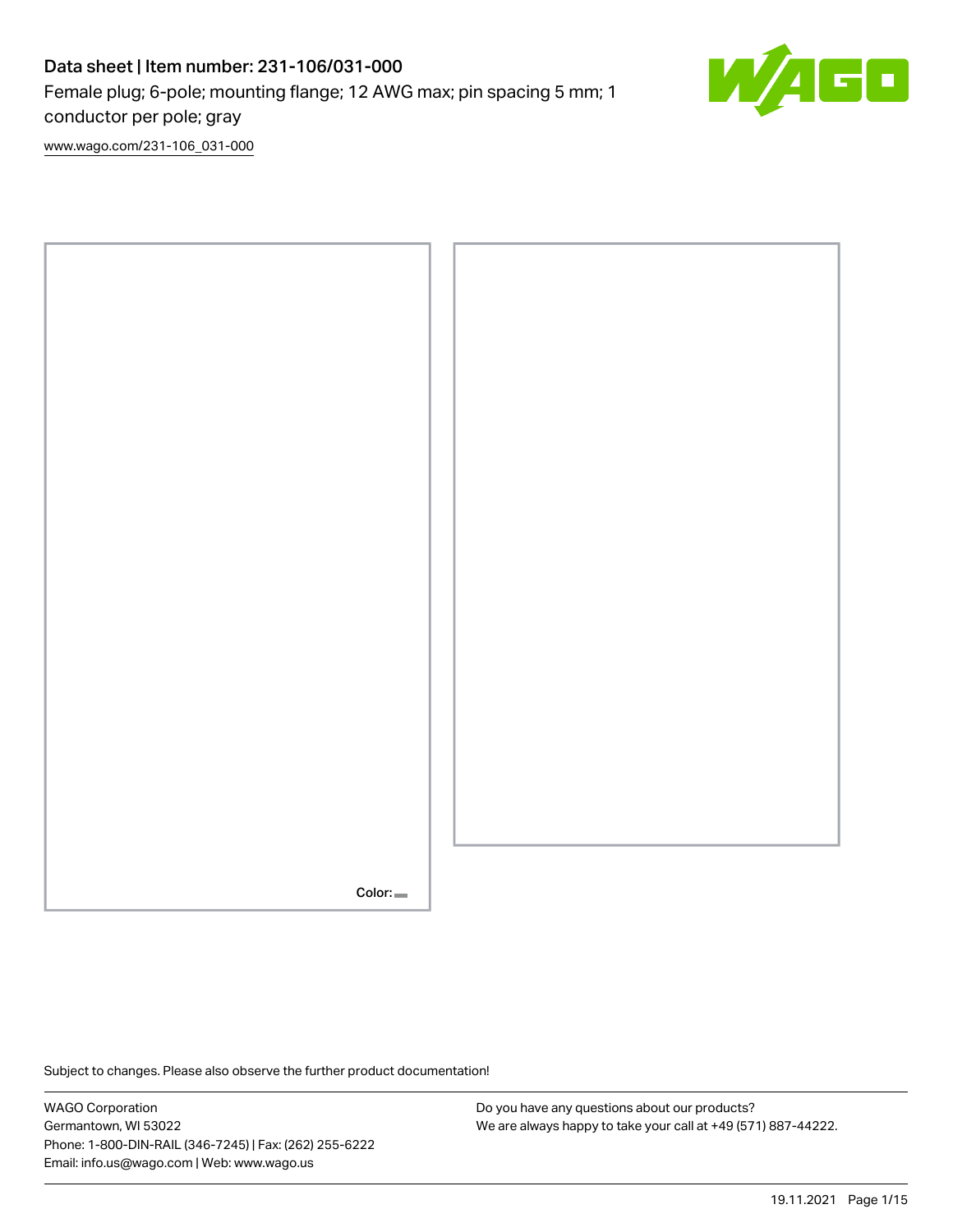

#### Dimensions in mm

 $L_1$  = (pole no. x pin spacing) + 3 mm

 $L_2$  = (pole no. x pin spacing) + 8.8 mm

 $L_3$  = (pole no. x pin spacing) + 14.8 mm

2- to 3-pole female connectors – one latch only

#### Item description

- Universal connection for all conductor types  $\blacksquare$
- Easy cable pre-assembly and on-unit wiring via vertical and horizontal CAGE CLAMP<sup>®</sup> actuation П

.<br>Subject to changes. Please also observe the further product documentation!

WAGO Corporation Germantown, WI 53022 Phone: 1-800-DIN-RAIL (346-7245) | Fax: (262) 255-6222 Email: info.us@wago.com | Web: www.wago.us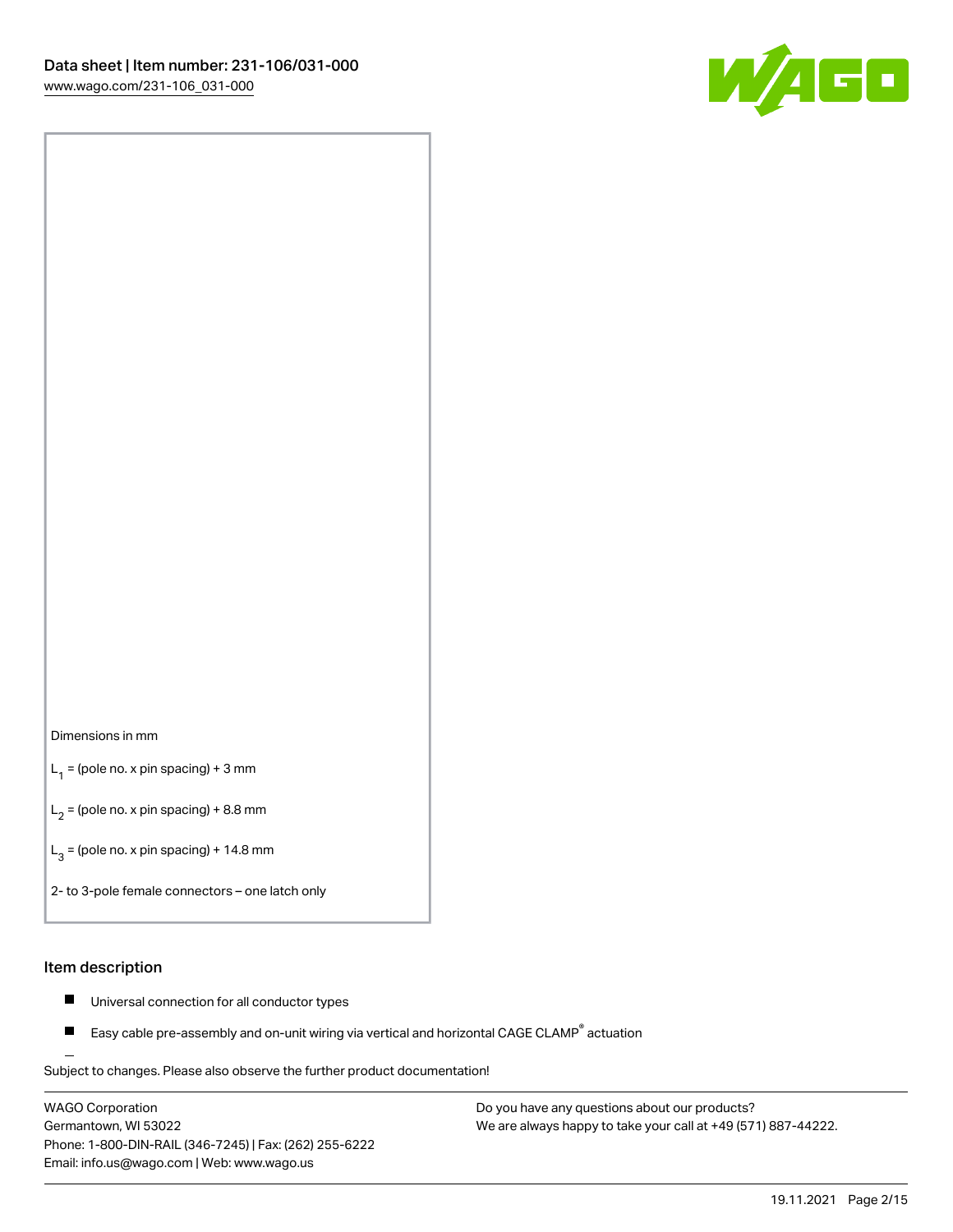W/AGO

- Integrated test ports
- $\blacksquare$ With coding fingers

# Data

## Notes

| Safety information 1 | The MCS-MULTI CONNECTION SYSTEM includes connectors<br>without breaking capacity in accordance with DIN EN 61984. When<br>used as intended, these connectors must not be connected<br>/disconnected when live or under load. The circuit design should<br>ensure header pins, which can be touched, are not live when<br>unmated. |
|----------------------|-----------------------------------------------------------------------------------------------------------------------------------------------------------------------------------------------------------------------------------------------------------------------------------------------------------------------------------|
| Variants:            | Gold-plated or partially gold-plated contact surfaces<br>Other versions (or variants) can be requested from WAGO Sales or<br>configured at https://configurator.wago.com/                                                                                                                                                         |

## Electrical data

### IEC Approvals

| Ratings per                 | IEC/EN 60664-1                                                        |
|-----------------------------|-----------------------------------------------------------------------|
| Rated voltage (III / 3)     | 320 V                                                                 |
| Rated surge voltage (III/3) | 4 <sub>kV</sub>                                                       |
| Rated voltage (III/2)       | 320 V                                                                 |
| Rated surge voltage (III/2) | 4 <sub>kV</sub>                                                       |
| Nominal voltage (II/2)      | 630 V                                                                 |
| Rated surge voltage (II/2)  | 4 <sub>kV</sub>                                                       |
| Rated current               | 16 A                                                                  |
| Legend (ratings)            | $(III / 2)$ $\triangle$ Overvoltage category III / Pollution degree 2 |

### UL Approvals

| Approvals per                  | <b>UL 1059</b> |
|--------------------------------|----------------|
| Rated voltage UL (Use Group B) | 300 V          |
| Rated current UL (Use Group B) | 15 A           |
| Rated voltage UL (Use Group D) | 300 V          |
| Rated current UL (Use Group D) | 10 A           |

## Ratings per UL

| Rated voltage UL 1977 | 600 V  |
|-----------------------|--------|
| Rated current UL 1977 | $\sim$ |

Subject to changes. Please also observe the further product documentation!

| WAGO Corporation                                       | Do you have any questions about our products?                 |
|--------------------------------------------------------|---------------------------------------------------------------|
| Germantown. WI 53022                                   | We are always happy to take your call at +49 (571) 887-44222. |
| Phone: 1-800-DIN-RAIL (346-7245)   Fax: (262) 255-6222 |                                                               |
| Email: info.us@wago.com   Web: www.wago.us             |                                                               |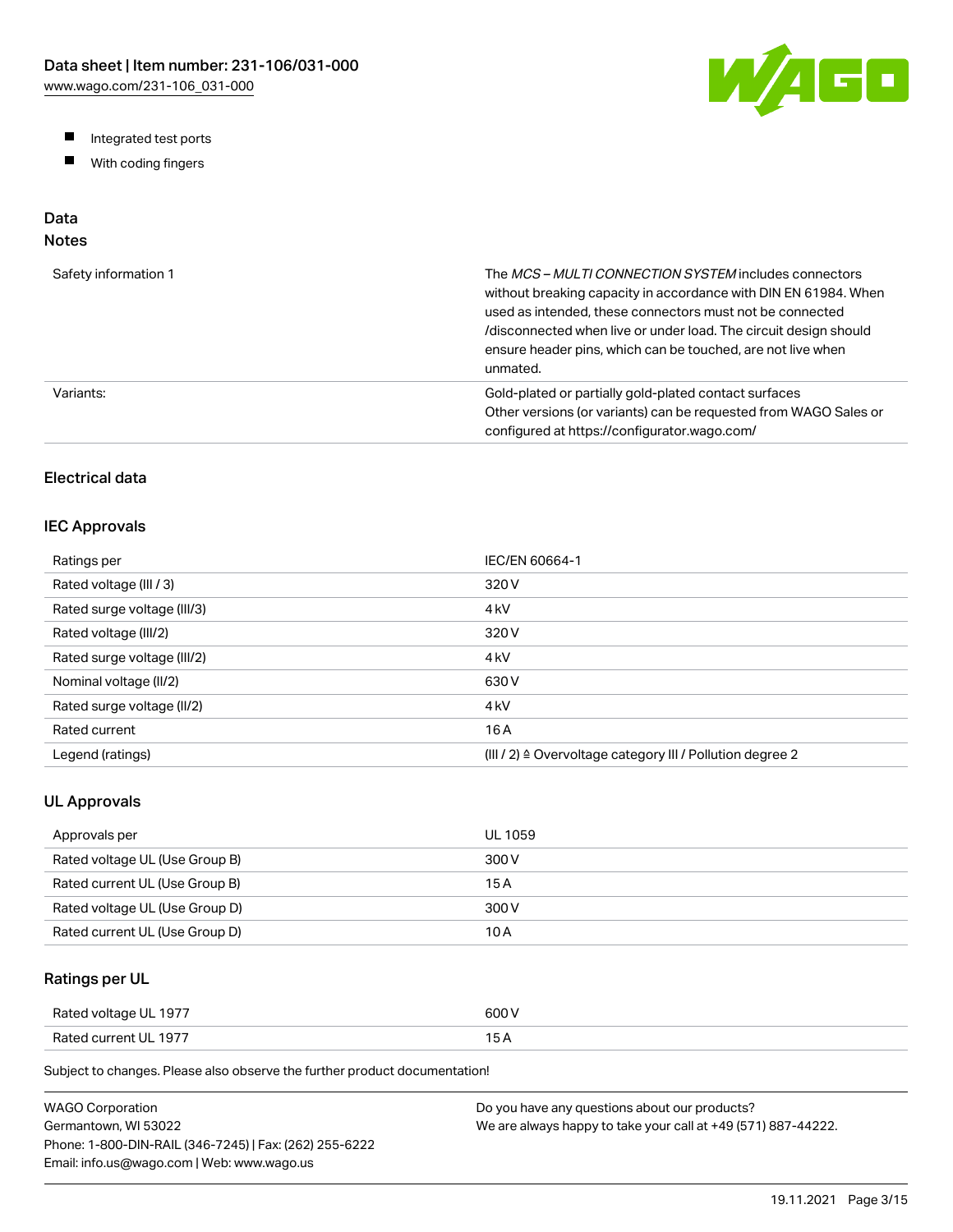

#### CSA Approvals

| Approvals per                   | CSA   |
|---------------------------------|-------|
| Rated voltage CSA (Use Group B) | 300 V |
| Rated current CSA (Use Group B) | 15 A  |
| Rated voltage CSA (Use Group D) | 300 V |
| Rated current CSA (Use Group D) | 10 A  |

## Connection data

| Total number of connection points |  |
|-----------------------------------|--|
| Total number of potentials        |  |
| Number of connection types        |  |
| Number of levels                  |  |

#### Connection 1

| Connection technology                             | CAGE CLAMP <sup>®</sup>                |
|---------------------------------------------------|----------------------------------------|
| Actuation type                                    | Operating tool                         |
| Solid conductor                                   | $0.082.5$ mm <sup>2</sup> / 28  12 AWG |
| Fine-stranded conductor                           | $0.082.5$ mm <sup>2</sup> / 28  12 AWG |
| Fine-stranded conductor; with insulated ferrule   | $0.251.5$ mm <sup>2</sup>              |
| Fine-stranded conductor; with uninsulated ferrule | $0.252.5$ mm <sup>2</sup>              |
| Strip length                                      | 89 mm / 0.31  0.35 inch                |
| Number of poles                                   | 6                                      |
| Conductor entry direction to mating direction     | 0°                                     |

### Physical data

| Pin spacing | 5 mm / 0.197 inch     |
|-------------|-----------------------|
| Width       | 44.8 mm / 1.764 inch  |
| Height      | 14.3 mm / 0.563 inch  |
| Depth       | 26.45 mm / 1.041 inch |

#### Mechanical data

| Mounting type | Mounting flange       |
|---------------|-----------------------|
| Mounting type | Feed-through mounting |
|               | Panel mounting        |

Subject to changes. Please also observe the further product documentation!

| <b>WAGO Corporation</b>                                | Do you have any questions about our products?                 |
|--------------------------------------------------------|---------------------------------------------------------------|
| Germantown, WI 53022                                   | We are always happy to take your call at +49 (571) 887-44222. |
| Phone: 1-800-DIN-RAIL (346-7245)   Fax: (262) 255-6222 |                                                               |
| Email: info.us@wago.com   Web: www.wago.us             |                                                               |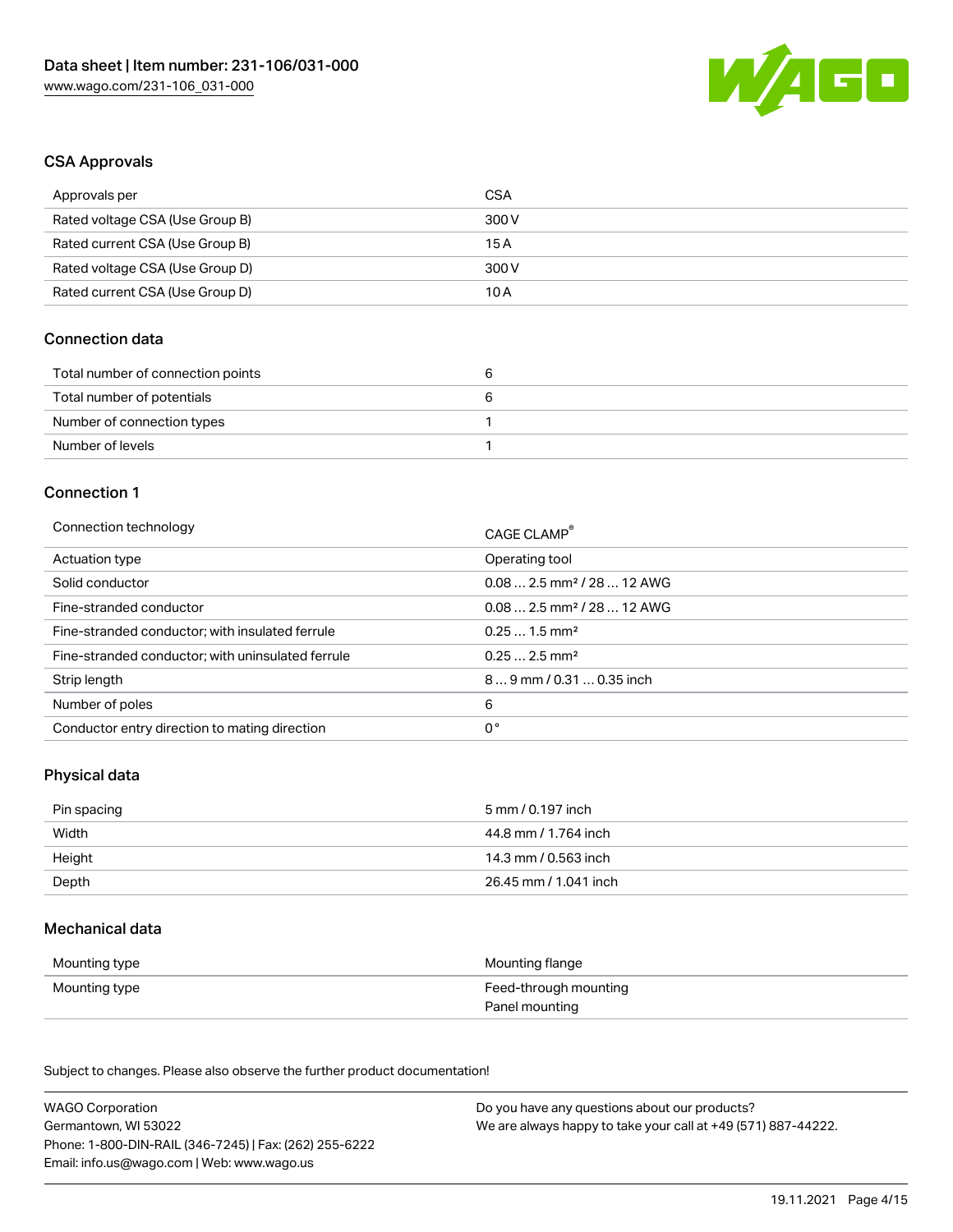

## Plug-in connection

| Contact type (pluggable connector) | Female connector/socket |
|------------------------------------|-------------------------|
| Connector (connection type)        | for conductor           |
| Mismating protection               | No.                     |
| Locking of plug-in connection      | Without                 |
|                                    |                         |

#### Material data

| Color                       | gray                              |
|-----------------------------|-----------------------------------|
| Material group              |                                   |
| Insulation material         | Polyamide (PA66)                  |
| Flammability class per UL94 | V0                                |
| Clamping spring material    | Chrome nickel spring steel (CrNi) |
| Contact material            | Copper alloy                      |
| Contact plating             | tin-plated                        |
| Fire load                   | $0.174M$ J                        |
| Weight                      | 11.5g                             |

## Environmental requirements

| Limit temperature range | -60  +85 °C |  |
|-------------------------|-------------|--|
|-------------------------|-------------|--|

## Commercial data

| Product Group         | 3 (Multi Conn. System) |
|-----------------------|------------------------|
| PU (SPU)              | 50 Stück               |
| Packaging type        | box                    |
| Country of origin     | DE                     |
| <b>GTIN</b>           | 4044918339506          |
| Customs tariff number | 8536694040             |

## Approvals / Certificates

#### Country specific Approvals

| Logo | Approval                               | <b>Additional Approval Text</b> | Certificate<br>name |
|------|----------------------------------------|---------------------------------|---------------------|
|      | CВ<br>DEKRA Certification B.V.         | IEC 61984                       | NL-39756            |
|      | <b>CSA</b><br>DEKRA Certification B.V. | C <sub>22.2</sub>               | LR 18677-<br>25     |

Subject to changes. Please also observe the further product documentation!

WAGO Corporation Germantown, WI 53022 Phone: 1-800-DIN-RAIL (346-7245) | Fax: (262) 255-6222 Email: info.us@wago.com | Web: www.wago.us Do you have any questions about our products? We are always happy to take your call at +49 (571) 887-44222.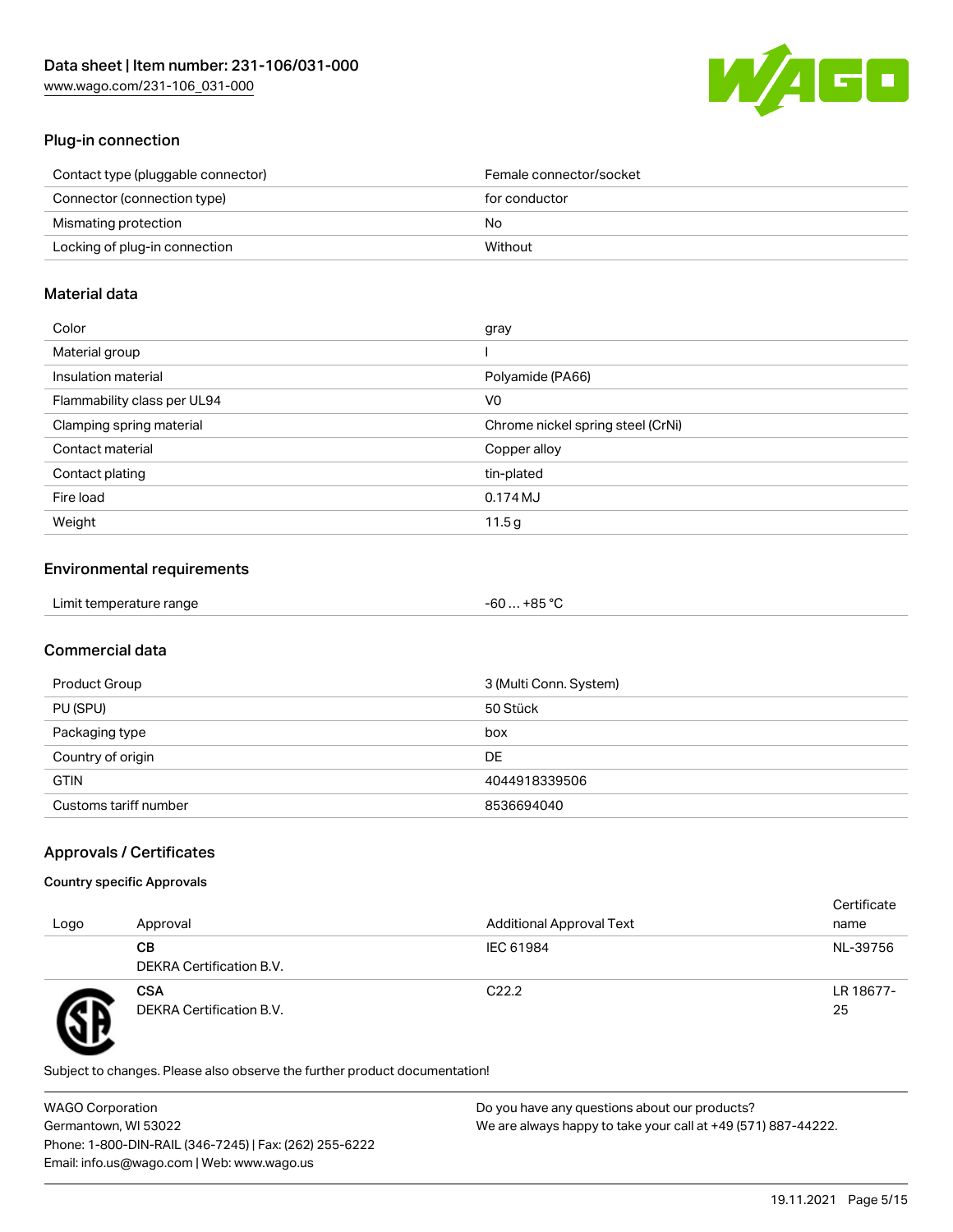

#### Ship Approvals

| Logo                | Approval                                                | <b>Additional Approval Text</b> | Certificate<br>name                |
|---------------------|---------------------------------------------------------|---------------------------------|------------------------------------|
| ABS                 | <b>ABS</b><br>American Bureau of Shipping               | $\overline{\phantom{0}}$        | $19 -$<br>HG1869876-<br><b>PDA</b> |
| VERITAS             | <b>BV</b><br>Bureau Veritas S.A.                        | <b>IEC 60998</b>                | 11915/D0<br><b>BV</b>              |
|                     | <b>DNV GL</b><br>Det Norske Veritas, Germanischer Lloyd | $\overline{\phantom{0}}$        | TAE000016Z                         |
| <b>UL-Approvals</b> |                                                         |                                 |                                    |
| Logo                | Approval                                                | <b>Additional Approval Text</b> | Certificate<br>name                |
|                     | UL<br>Underwriters Laboratories Inc.                    | <b>UL 1059</b>                  | E45172                             |
|                     | <b>UR</b><br>Underwriters Laboratories Inc.             | <b>UL 1977</b>                  | E45171                             |
|                     |                                                         |                                 |                                    |

#### Counterpart

| 45004          | Item no.231-606<br>Male connector; 6-pole; Pin spacing 5 mm; gray                                              | www.wago.com/231-606         |
|----------------|----------------------------------------------------------------------------------------------------------------|------------------------------|
| darketering on | Item no.231-136/001-000<br>Male header; 6-pole; THT; 1.0 x 1.0 mm solder pin; straight; pin spacing 5 mm; gray | www.wago.com/231-136/001-000 |
| Reg            | Item no.231-436/001-000<br>Male header; 6-pole; THT; 1.0 x 1.0 mm solder pin; angled; pin spacing 5 mm; gray   | www.wago.com/231-436/001-000 |

Subject to changes. Please also observe the further product documentation!

WAGO Corporation Germantown, WI 53022 Phone: 1-800-DIN-RAIL (346-7245) | Fax: (262) 255-6222 Email: info.us@wago.com | Web: www.wago.us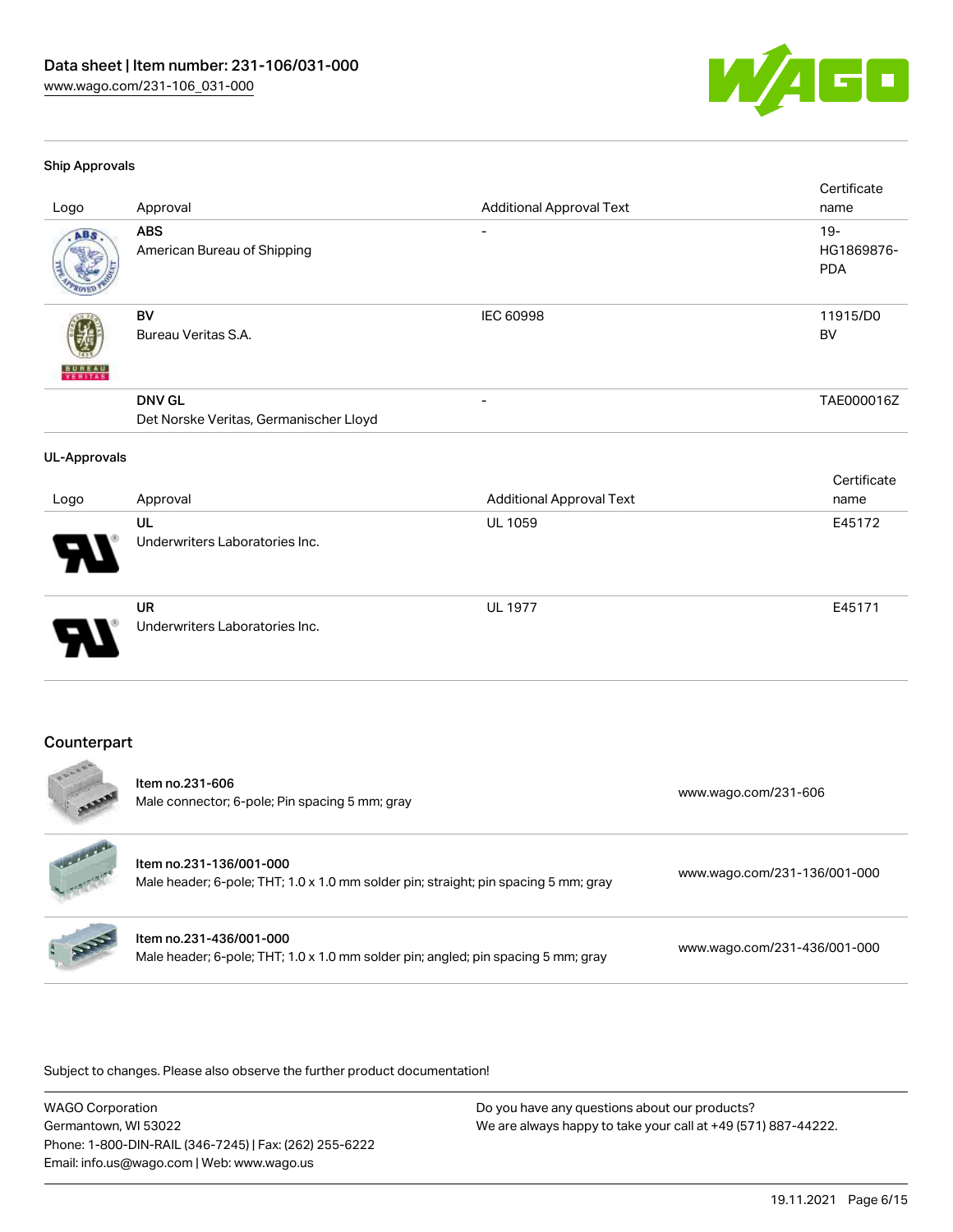

#### Optional accessories

| Jumpers                    |                                                                                                                            |                      |
|----------------------------|----------------------------------------------------------------------------------------------------------------------------|----------------------|
| Jumper                     |                                                                                                                            |                      |
|                            | Item no.: 231-905<br>Jumper; for conductor entry; 5-way; insulated; gray                                                   | www.wago.com/231-905 |
|                            | Item no.: 231-903<br>Jumper; for conductor entry; 3-way; insulated; gray                                                   | www.wago.com/231-903 |
|                            | Item no.: 231-907<br>Jumper; for conductor entry; 7-way; insulated; gray                                                   | www.wago.com/231-907 |
|                            | Item no.: 231-910<br>Jumper; for conductor entry; 10-way; insulated; gray                                                  | www.wago.com/231-910 |
|                            | Item no.: 231-902<br>Jumper; for conductor entry; 2-way; insulated; gray                                                   | www.wago.com/231-902 |
| <b>Testing accessories</b> |                                                                                                                            |                      |
| Testing accessories        |                                                                                                                            |                      |
|                            | Item no.: 210-136<br>Test plug; 2 mm Ø; with 500 mm cable                                                                  | www.wago.com/210-136 |
|                            | ltem no.: 231-661<br>Test plugs for female connectors; for 5 mm and 5.08 mm pin spacing; 2,50 mm <sup>2</sup> ; light gray | www.wago.com/231-661 |
| <b>Ferrules</b>            |                                                                                                                            |                      |
| Ferrule                    |                                                                                                                            |                      |
|                            | Item no.: 216-101<br>Ferrule; Sleeve for 0.5 mm <sup>2</sup> / AWG 22; uninsulated; electro-tin plated; silver-colored     | www.wago.com/216-101 |
|                            | Item no.: 216-104<br>Ferrule; Sleeve for 1.5 mm <sup>2</sup> / AWG 16; uninsulated; electro-tin plated; silver-colored     | www.wago.com/216-104 |
|                            | Item no.: 216-106<br>Ferrule; Sleeve for 2.5 mm <sup>2</sup> / AWG 14; uninsulated; electro-tin plated; silver-colored     | www.wago.com/216-106 |
|                            | Item no.: 216-102<br>Ferrule; Sleeve for 0.75 mm <sup>2</sup> / AWG 20; uninsulated; electro-tin plated; silver-colored    | www.wago.com/216-102 |
|                            | Item no.: 216-103<br>Ferrule; Sleeve for 1 mm <sup>2</sup> / AWG 18; uninsulated; electro-tin plated                       | www.wago.com/216-103 |
|                            | Item no.: 216-123<br>Ferrule; Sleeve for 1 mm <sup>2</sup> / AWG 18; uninsulated; electro-tin plated; silver-colored       | www.wago.com/216-123 |
|                            | Item no.: 216-122                                                                                                          | www.wago.com/216-122 |
|                            | Subject to changes. Please also observe the further product documentation!                                                 |                      |

WAGO Corporation Germantown, WI 53022 Phone: 1-800-DIN-RAIL (346-7245) | Fax: (262) 255-6222 Email: info.us@wago.com | Web: www.wago.us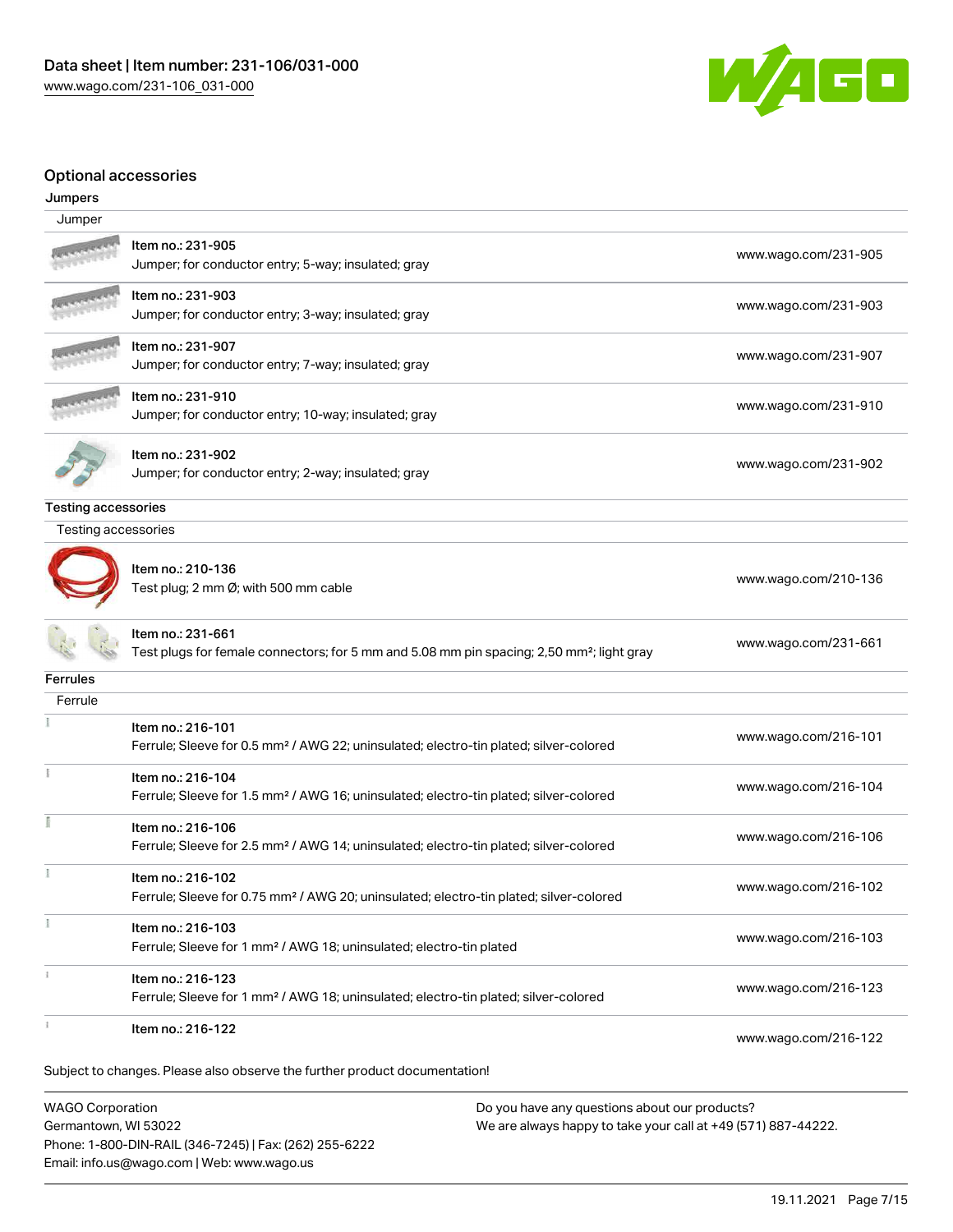#### Data sheet | Item number: 231-106/031-000

[www.wago.com/231-106\\_031-000](http://www.wago.com/231-106_031-000)

Germantown, WI 53022

Phone: 1-800-DIN-RAIL (346-7245) | Fax: (262) 255-6222

Email: info.us@wago.com | Web: www.wago.us



Ferrule; Sleeve for 0.75 mm² / AWG 20; uninsulated; electro-tin plated; silver-colored Ĭ. Item no.: 216-124 Ferrule; Sleeve for 1.5 mm² / AWG 16; uninsulated; electro-tin plated [www.wago.com/216-124](http://www.wago.com/216-124) Item no.: 216-142 Ferrule; Sleeve for 0.75 mm² / 18 AWG; uninsulated; electro-tin plated; electrolytic copper; gastight [www.wago.com/216-142](http://www.wago.com/216-142) crimped; acc. to DIN 46228, Part 1/08.92 Item no.: 216-132 Ferrule; Sleeve for 0.34 mm² / AWG 24; uninsulated; electro-tin plated [www.wago.com/216-132](http://www.wago.com/216-132) Item no.: 216-121 Ferrule; Sleeve for 0.5 mm² / AWG 22; uninsulated; electro-tin plated; silver-colored [www.wago.com/216-121](http://www.wago.com/216-121) Item no.: 216-143 Ferrule; Sleeve for 1 mm² / AWG 18; uninsulated; electro-tin plated; electrolytic copper; gastight [www.wago.com/216-143](http://www.wago.com/216-143) crimped; acc. to DIN 46228, Part 1/08.92 Item no.: 216-131 Ferrule; Sleeve for 0.25 mm² / AWG 24; uninsulated; electro-tin plated; silver-colored [www.wago.com/216-131](http://www.wago.com/216-131) Item no.: 216-141 Ferrule; Sleeve for 0.5 mm² / 20 AWG; uninsulated; electro-tin plated; electrolytic copper; gastight [www.wago.com/216-141](http://www.wago.com/216-141) crimped; acc. to DIN 46228, Part 1/08.92  $\bar{\mathbf{z}}$ Item no.: 216-152 Ferrule; Sleeve for 0.34 mm² / AWG 24; uninsulated; electro-tin plated [www.wago.com/216-152](http://www.wago.com/216-152) Item no.: 216-203 Ferrule; Sleeve for 1 mm² / AWG 18; insulated; electro-tin plated; red [www.wago.com/216-203](http://www.wago.com/216-203) Item no.: 216-202 Ferrule; Sleeve for 0.75 mm² / 18 AWG; insulated; electro-tin plated; gray [www.wago.com/216-202](http://www.wago.com/216-202) Item no.: 216-151 Ferrule; Sleeve for 0.25 mm² / AWG 24; uninsulated; electro-tin plated [www.wago.com/216-151](http://www.wago.com/216-151) Item no.: 216-204 Ferrule; Sleeve for 1.5 mm² / AWG 16; insulated; electro-tin plated; black [www.wago.com/216-204](http://www.wago.com/216-204) Item no.: 216-144 Ferrule; Sleeve for 1.5 mm² / AWG 16; uninsulated; electro-tin plated; electrolytic copper; gastight [www.wago.com/216-144](http://www.wago.com/216-144) crimped; acc. to DIN 46228, Part 1/08.92; silver-colored Item no.: 216-201 Ferrule; Sleeve for 0.5 mm² / 20 AWG; insulated; electro-tin plated; white [www.wago.com/216-201](http://www.wago.com/216-201) Item no.: 216-223 Ferrule; Sleeve for 1 mm² / AWG 18; insulated; electro-tin plated; red [www.wago.com/216-223](http://www.wago.com/216-223) Item no.: 216-241 Ferrule; Sleeve for 0.5 mm² / 20 AWG; insulated; electro-tin plated; electrolytic copper; gastight [www.wago.com/216-241](http://www.wago.com/216-241) crimped; acc. to DIN 46228, Part 4/09.90; white Item no.: 216-242 Ferrule; Sleeve for 0.75 mm² / 18 AWG; insulated; electro-tin plated; electrolytic copper; gastight [www.wago.com/216-242](http://www.wago.com/216-242)crimped; acc. to DIN 46228, Part 4/09.90; gray Subject to changes. Please also observe the further product documentation! WAGO Corporation Do you have any questions about our products?

19.11.2021 Page 8/15

We are always happy to take your call at +49 (571) 887-44222.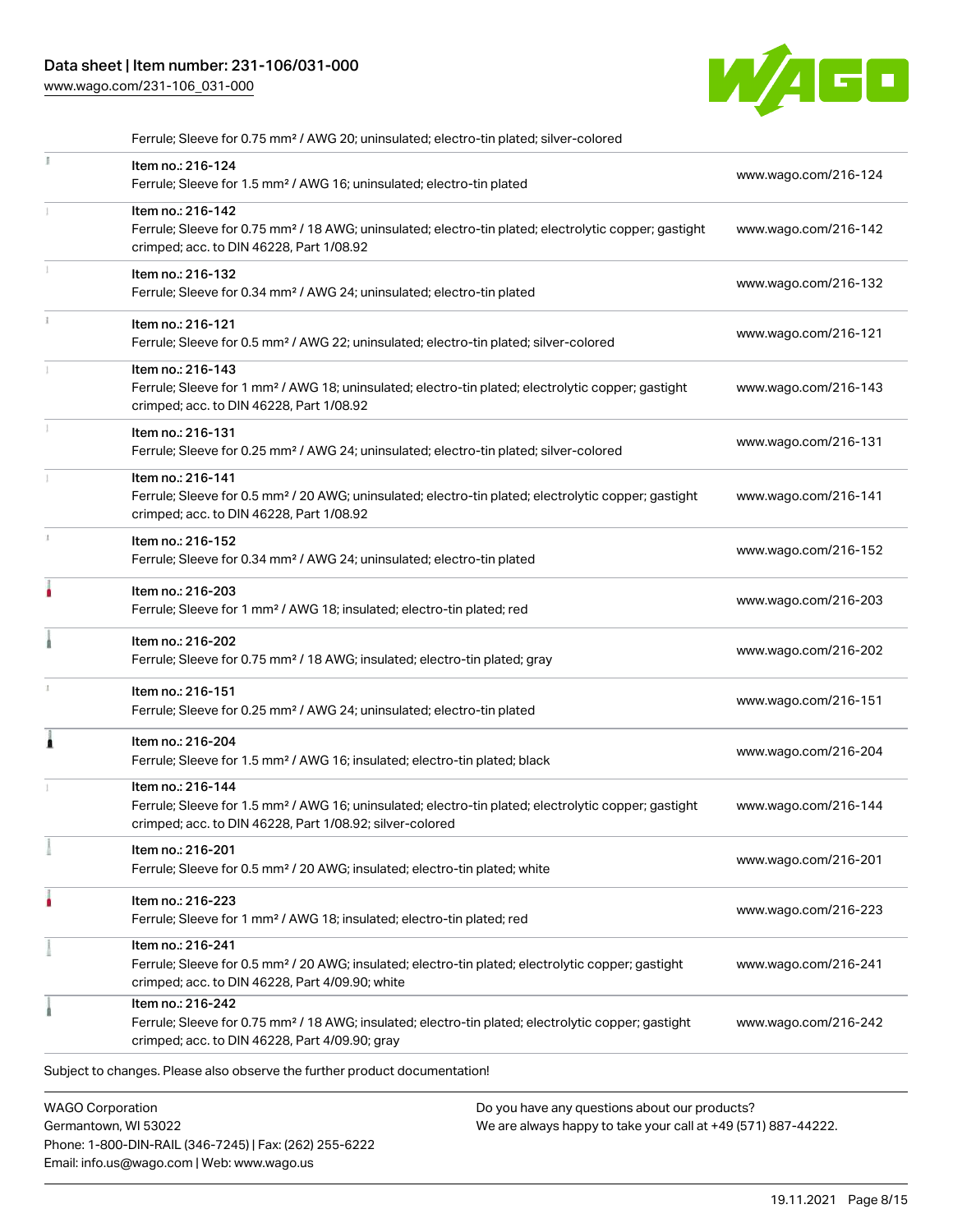## Data sheet | Item number: 231-106/031-000

[www.wago.com/231-106\\_031-000](http://www.wago.com/231-106_031-000)



|                      | Item no.: 216-222<br>Ferrule; Sleeve for 0.75 mm <sup>2</sup> / 18 AWG; insulated; electro-tin plated; gray                                                                                             | www.wago.com/216-222 |
|----------------------|---------------------------------------------------------------------------------------------------------------------------------------------------------------------------------------------------------|----------------------|
|                      | Item no.: 216-221<br>Ferrule; Sleeve for 0.5 mm <sup>2</sup> / 20 AWG; insulated; electro-tin plated; white                                                                                             | www.wago.com/216-221 |
| Å                    | Item no.: 216-224<br>Ferrule; Sleeve for 1.5 mm <sup>2</sup> / AWG 16; insulated; electro-tin plated; black                                                                                             | www.wago.com/216-224 |
|                      | Item no.: 216-243<br>Ferrule; Sleeve for 1 mm <sup>2</sup> / AWG 18; insulated; electro-tin plated; electrolytic copper; gastight crimped; www.wago.com/216-243<br>acc. to DIN 46228, Part 4/09.90; red |                      |
| À                    | Item no.: 216-244<br>Ferrule; Sleeve for 1.5 mm <sup>2</sup> / AWG 16; insulated; electro-tin plated; electrolytic copper; gastight<br>crimped; acc. to DIN 46228, Part 4/09.90; black                  | www.wago.com/216-244 |
| I                    | Item no.: 216-263<br>Ferrule; Sleeve for 1 mm <sup>2</sup> / AWG 18; insulated; electro-tin plated; electrolytic copper; gastight crimped; www.wago.com/216-263<br>acc. to DIN 46228, Part 4/09.90; red |                      |
| Å                    | Item no.: 216-264<br>Ferrule; Sleeve for 1.5 mm <sup>2</sup> / AWG 16; insulated; electro-tin plated; electrolytic copper; gastight<br>crimped; acc. to DIN 46228, Part 4/09.90; black                  | www.wago.com/216-264 |
| Â                    | Item no.: 216-284<br>Ferrule; Sleeve for 1.5 mm <sup>2</sup> / AWG 16; insulated; electro-tin plated; electrolytic copper; gastight<br>crimped; acc. to DIN 46228, Part 4/09.90; black                  | www.wago.com/216-284 |
|                      | Item no.: 216-262<br>Ferrule; Sleeve for 0.75 mm <sup>2</sup> / 18 AWG; insulated; electro-tin plated; electrolytic copper; gastight<br>crimped; acc. to DIN 46228, Part 4/09.90; gray                  | www.wago.com/216-262 |
|                      | Item no.: 216-301<br>Ferrule; Sleeve for 0.25 mm <sup>2</sup> / AWG 24; insulated; electro-tin plated; yellow                                                                                           | www.wago.com/216-301 |
|                      | Item no.: 216-321<br>Ferrule; Sleeve for 0.25 mm <sup>2</sup> / AWG 24; insulated; electro-tin plated; yellow                                                                                           | www.wago.com/216-321 |
| ì                    | Item no.: 216-322<br>Ferrule; Sleeve for 0.34 mm <sup>2</sup> / 22 AWG; insulated; electro-tin plated; green                                                                                            | www.wago.com/216-322 |
| ۸                    | Item no.: 216-302<br>Ferrule; Sleeve for 0.34 mm <sup>2</sup> / 22 AWG; insulated; electro-tin plated; green                                                                                            | www.wago.com/216-302 |
| Mounting             |                                                                                                                                                                                                         |                      |
| Mounting accessories |                                                                                                                                                                                                         |                      |
|                      | Item no.: 209-147<br>Self-tapping screw                                                                                                                                                                 | www.wago.com/209-147 |
|                      | Item no.: 231-194<br>Self-tapping screw; B 2.2x13, fixing hole 1.8 mm Ø                                                                                                                                 | www.wago.com/231-194 |
|                      | Item no.: 231-195<br>Screw with nut; M2x12; for fixing element                                                                                                                                          | www.wago.com/231-195 |

Subject to changes. Please also observe the further product documentation!

| <b>WAGO Corporation</b>                                | Do you have any questions about our products?                 |
|--------------------------------------------------------|---------------------------------------------------------------|
| Germantown. WI 53022                                   | We are always happy to take your call at +49 (571) 887-44222. |
| Phone: 1-800-DIN-RAIL (346-7245)   Fax: (262) 255-6222 |                                                               |
| Email: info.us@wago.com   Web: www.wago.us             |                                                               |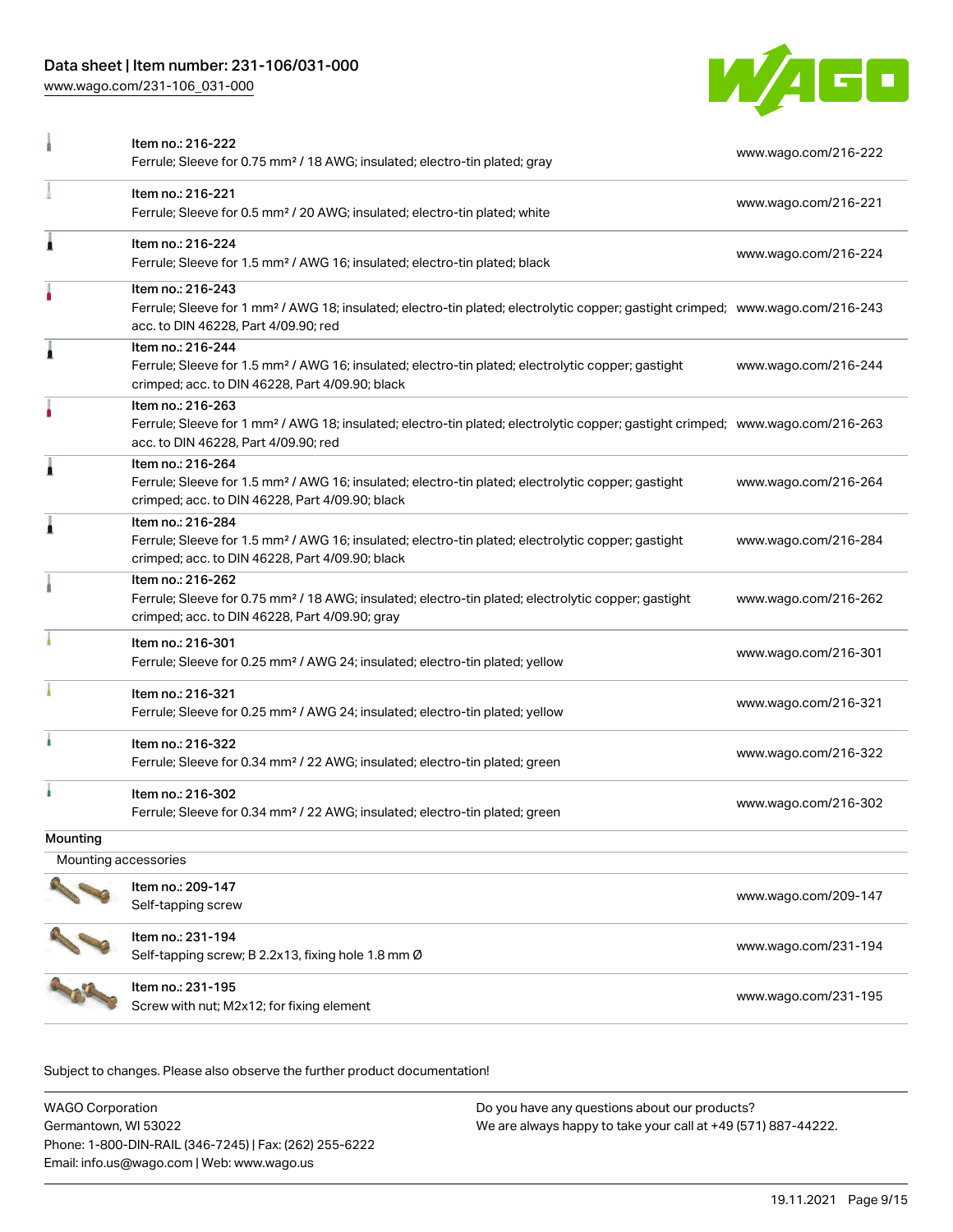[www.wago.com/231-106\\_031-000](http://www.wago.com/231-106_031-000)



[www.wago.com/231-295](http://www.wago.com/231-295)

Item no.: 231-295 Screw with nut

| Marking accessories   |                                                                                                                                                                                                 |                                  |
|-----------------------|-------------------------------------------------------------------------------------------------------------------------------------------------------------------------------------------------|----------------------------------|
| Marking strip         |                                                                                                                                                                                                 |                                  |
|                       | Item no.: 210-331/500-103<br>Marking strips; as a DIN A4 sheet; MARKED; 1-12 (300x); Height of marker strip: 2.3 mm/0.091 in; Strip<br>length 182 mm; Horizontal marking; Self-adhesive; white  | www.wago.com/210-331<br>/500-103 |
|                       | Item no.: 210-331/500-104<br>Marking strips; as a DIN A4 sheet; MARKED; 13-24 (300x); Height of marker strip: 2.3 mm/0.091 in; Strip<br>length 182 mm; Horizontal marking; Self-adhesive; white | www.wago.com/210-331<br>/500-104 |
|                       | Item no.: 210-332/500-202<br>Marking strips; as a DIN A4 sheet; MARKED; 1-16 (160x); Height of marker strip: 3 mm; Strip length 182<br>mm; Horizontal marking; Self-adhesive; white             | www.wago.com/210-332<br>/500-202 |
|                       | Item no.: 210-332/500-206<br>Marking strips; as a DIN A4 sheet; MARKED; 33-48 (160x); Height of marker strip: 3 mm; Strip length<br>182 mm; Horizontal marking; Self-adhesive; white            | www.wago.com/210-332<br>/500-206 |
|                       | Item no.: 210-332/500-205<br>Marking strips; as a DIN A4 sheet; MARKED; 1-32 (80x); Height of marker strip: 3 mm; Strip length 182<br>mm; Horizontal marking; Self-adhesive; white              | www.wago.com/210-332<br>/500-205 |
|                       | Item no.: 210-332/500-204<br>Marking strips; as a DIN A4 sheet; MARKED; 17-32 (160x); Height of marker strip: 3 mm; Strip length<br>182 mm; Horizontal marking; Self-adhesive; white            | www.wago.com/210-332<br>/500-204 |
| Insulations stops     |                                                                                                                                                                                                 |                                  |
| Insulation stop       |                                                                                                                                                                                                 |                                  |
| Lecce                 | Item no.: 231-672<br>Insulation stop; 0.75 - 1 mm <sup>2</sup> ; dark gray                                                                                                                      | www.wago.com/231-672             |
| Leee                  | Item no.: 231-670<br>Insulation stop; 0.08-0.2 mm <sup>2</sup> / 0.2 mm <sup>2</sup> "s"; white                                                                                                 | www.wago.com/231-670             |
| LEEEE                 | Item no.: 231-671<br>Insulation stop; 0.25 - 0.5 mm <sup>2</sup> ; light gray                                                                                                                   | www.wago.com/231-671             |
| <b>Strain relief</b>  |                                                                                                                                                                                                 |                                  |
| Strain relief housing |                                                                                                                                                                                                 |                                  |
|                       | Item no.: 232-606<br>Strain relief housing; gray                                                                                                                                                | www.wago.com/232-606             |
|                       |                                                                                                                                                                                                 |                                  |

WAGO Corporation Germantown, WI 53022 Phone: 1-800-DIN-RAIL (346-7245) | Fax: (262) 255-6222 Email: info.us@wago.com | Web: www.wago.us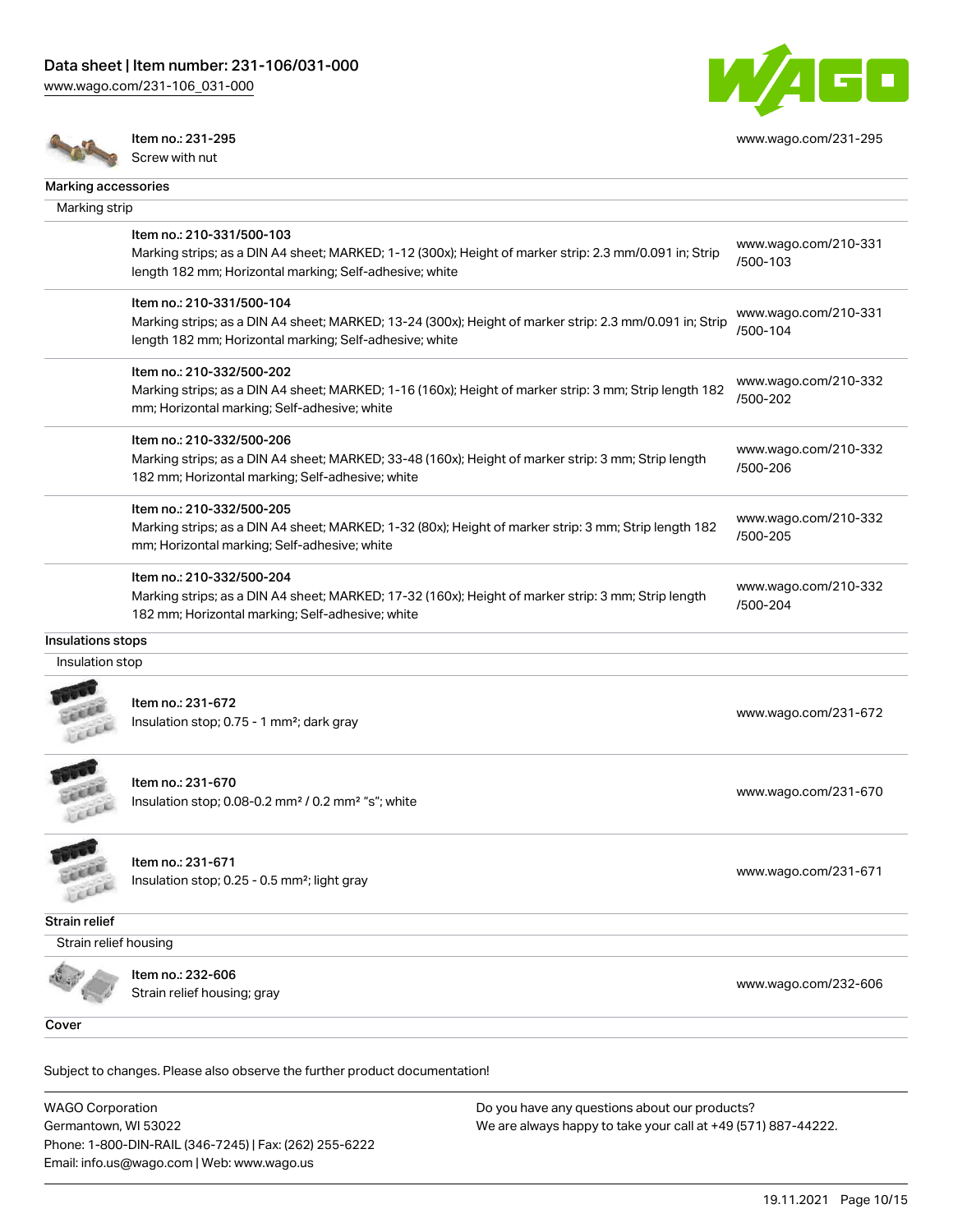Email: info.us@wago.com | Web: www.wago.us

[www.wago.com/231-106\\_031-000](http://www.wago.com/231-106_031-000)



| Cover                                           |                                                                                                                  |                                                                                                                |                      |
|-------------------------------------------------|------------------------------------------------------------------------------------------------------------------|----------------------------------------------------------------------------------------------------------------|----------------------|
|                                                 | Item no.: 231-668<br>Lockout caps; for covering unused clamping units; gray                                      |                                                                                                                | www.wago.com/231-668 |
| Tools                                           |                                                                                                                  |                                                                                                                |                      |
| Operating tool                                  |                                                                                                                  |                                                                                                                |                      |
|                                                 | Item no.: 209-130<br>Operating tool; suitable for 264, 280 and 281 Series; 1-way; of insulating material; white  |                                                                                                                | www.wago.com/209-130 |
|                                                 | Item no.: 209-132<br>Operating tool; for connecting comb-style jumper bar; 2-way; of insulating material         |                                                                                                                | www.wago.com/209-132 |
|                                                 | Item no.: 231-159<br>Operating tool; natural                                                                     |                                                                                                                | www.wago.com/231-159 |
|                                                 | Item no.: 231-231<br>Combination operating tool; red                                                             |                                                                                                                | www.wago.com/231-231 |
|                                                 | Item no.: 210-657<br>Operating tool; Blade: 3.5 x 0.5 mm; with a partially insulated shaft; short; multicoloured |                                                                                                                | www.wago.com/210-657 |
|                                                 | Item no.: 210-720<br>Operating tool; Blade: 3.5 x 0.5 mm; with a partially insulated shaft; multicoloured        |                                                                                                                | www.wago.com/210-720 |
|                                                 | Item no.: 231-131<br>Operating tool; made of insulating material; 1-way; loose; white                            |                                                                                                                | www.wago.com/231-131 |
|                                                 | Item no.: 231-291<br>Operating tool; made of insulating material; 1-way; loose; red                              |                                                                                                                | www.wago.com/231-291 |
|                                                 | Item no.: 280-432<br>Operating tool; made of insulating material; 2-way; white                                   |                                                                                                                | www.wago.com/280-432 |
|                                                 | Item no.: 280-434<br>Operating tool; made of insulating material; 4-way                                          |                                                                                                                | www.wago.com/280-434 |
|                                                 | Item no.: 280-437<br>Operating tool; made of insulating material; 7-way                                          |                                                                                                                | www.wago.com/280-437 |
|                                                 | Item no.: 280-440<br>Operating tool; made of insulating material; 10-way                                         |                                                                                                                | www.wago.com/280-440 |
|                                                 | Item no.: 280-435<br>Operating tool; made of insulating material; 5-way; gray                                    |                                                                                                                | www.wago.com/280-435 |
|                                                 | Item no.: 280-436<br>Operating tool; made of insulating material; 6-way                                          |                                                                                                                | www.wago.com/280-436 |
|                                                 | Item no.: 280-438<br>Operating tool; made of insulating material; 8-way                                          |                                                                                                                | www.wago.com/280-438 |
|                                                 | Subject to changes. Please also observe the further product documentation!                                       |                                                                                                                |                      |
| <b>WAGO Corporation</b><br>Germantown, WI 53022 | Phone: 1-800-DIN-RAIL (346-7245)   Fax: (262) 255-6222                                                           | Do you have any questions about our products?<br>We are always happy to take your call at +49 (571) 887-44222. |                      |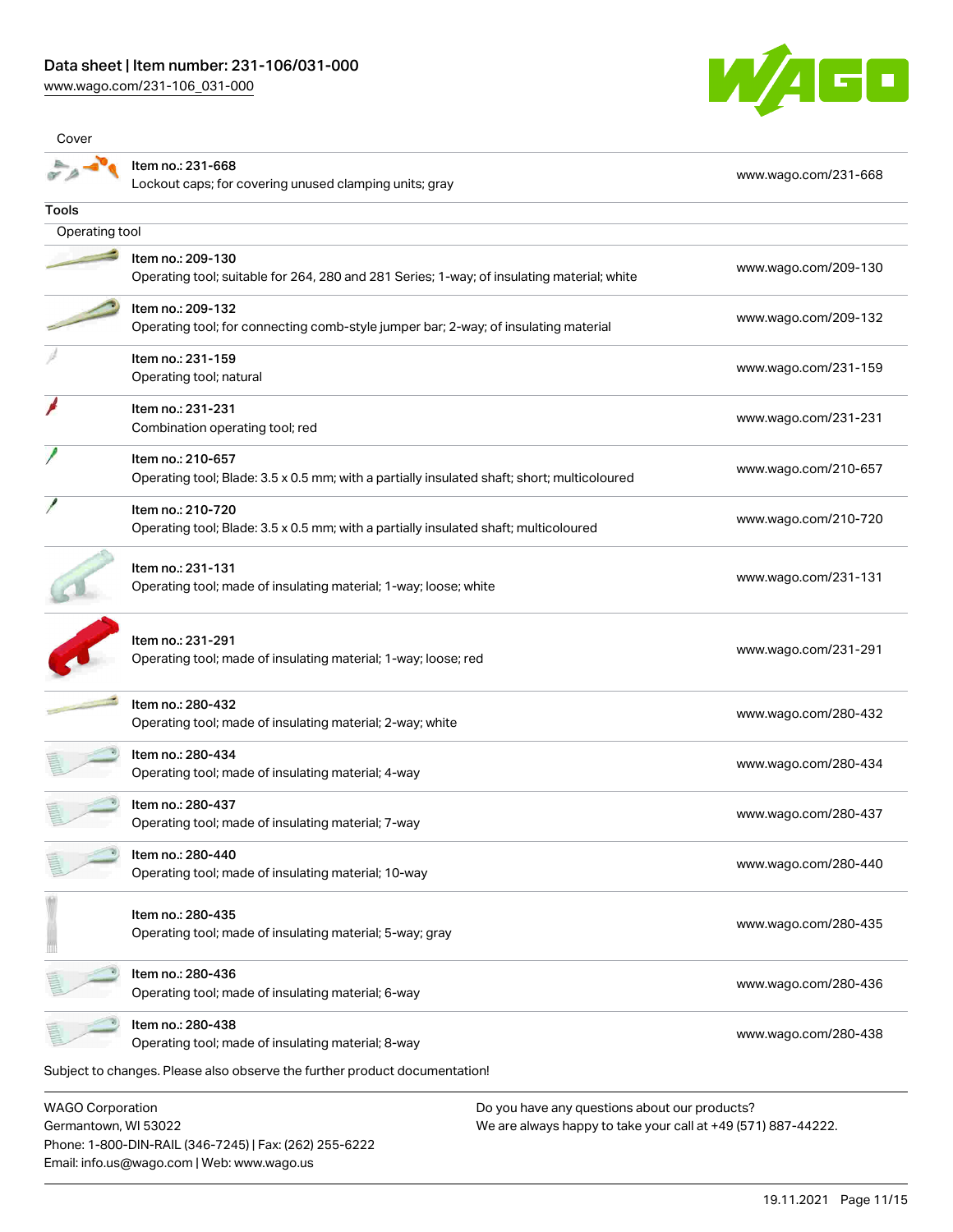

| $\frac{1}{2} \left( \frac{1}{2} \right)^{2} \left( \frac{1}{2} \right)^{2} \left( \frac{1}{2} \right)^{2} \left( \frac{1}{2} \right)^{2} \left( \frac{1}{2} \right)^{2} \left( \frac{1}{2} \right)^{2} \left( \frac{1}{2} \right)^{2} \left( \frac{1}{2} \right)^{2} \left( \frac{1}{2} \right)^{2} \left( \frac{1}{2} \right)^{2} \left( \frac{1}{2} \right)^{2} \left( \frac{1}{2} \right)^{2} \left( \frac{1}{2} \right)^{2} \left( \frac$ | Item no.: 280-433                                                                                                                          |            |               | www.wago.com/280-433 |
|-----------------------------------------------------------------------------------------------------------------------------------------------------------------------------------------------------------------------------------------------------------------------------------------------------------------------------------------------------------------------------------------------------------------------------------------------|--------------------------------------------------------------------------------------------------------------------------------------------|------------|---------------|----------------------|
|                                                                                                                                                                                                                                                                                                                                                                                                                                               | Operating tool; made of insulating material; 3-way                                                                                         |            |               |                      |
| <b>Downloads</b>                                                                                                                                                                                                                                                                                                                                                                                                                              |                                                                                                                                            |            |               |                      |
| Documentation                                                                                                                                                                                                                                                                                                                                                                                                                                 |                                                                                                                                            |            |               |                      |
| <b>Additional Information</b>                                                                                                                                                                                                                                                                                                                                                                                                                 |                                                                                                                                            |            |               |                      |
| Technical explanations                                                                                                                                                                                                                                                                                                                                                                                                                        |                                                                                                                                            | 2019 Apr 3 | pdf<br>2.0 MB | Download             |
|                                                                                                                                                                                                                                                                                                                                                                                                                                               |                                                                                                                                            |            |               |                      |
| <b>CAD files</b>                                                                                                                                                                                                                                                                                                                                                                                                                              |                                                                                                                                            |            |               |                      |
| CAD data                                                                                                                                                                                                                                                                                                                                                                                                                                      |                                                                                                                                            |            |               |                      |
|                                                                                                                                                                                                                                                                                                                                                                                                                                               | 2D/3D Models 231-106/031-000                                                                                                               |            | URL           | Download             |
| <b>CAE</b> data                                                                                                                                                                                                                                                                                                                                                                                                                               |                                                                                                                                            |            |               |                      |
|                                                                                                                                                                                                                                                                                                                                                                                                                                               | EPLAN Data Portal 231-106/031-000                                                                                                          |            | URL           | Download             |
|                                                                                                                                                                                                                                                                                                                                                                                                                                               | EPLAN Data Portal 231-106/031-000                                                                                                          |            | <b>URL</b>    | Download             |
|                                                                                                                                                                                                                                                                                                                                                                                                                                               | ZUKEN Portal 231-106/031-000                                                                                                               |            | URL           | Download             |
|                                                                                                                                                                                                                                                                                                                                                                                                                                               | <b>Environmental Product Compliance</b>                                                                                                    |            |               |                      |
| <b>Compliance Search</b>                                                                                                                                                                                                                                                                                                                                                                                                                      |                                                                                                                                            |            |               |                      |
|                                                                                                                                                                                                                                                                                                                                                                                                                                               | Environmental Product Compliance 231-106/031-000                                                                                           |            | URL           | Download             |
|                                                                                                                                                                                                                                                                                                                                                                                                                                               | 1-conductor female connector; CAGE CLAMP®; 2.5 mm <sup>2</sup> ; Pin spacing 5 mm; 6-pole;<br>clamping collar; 2,50 mm <sup>2</sup> ; gray |            |               |                      |

### Installation Notes

Subject to changes. Please also observe the further product documentation!

WAGO Corporation Germantown, WI 53022 Phone: 1-800-DIN-RAIL (346-7245) | Fax: (262) 255-6222 Email: info.us@wago.com | Web: www.wago.us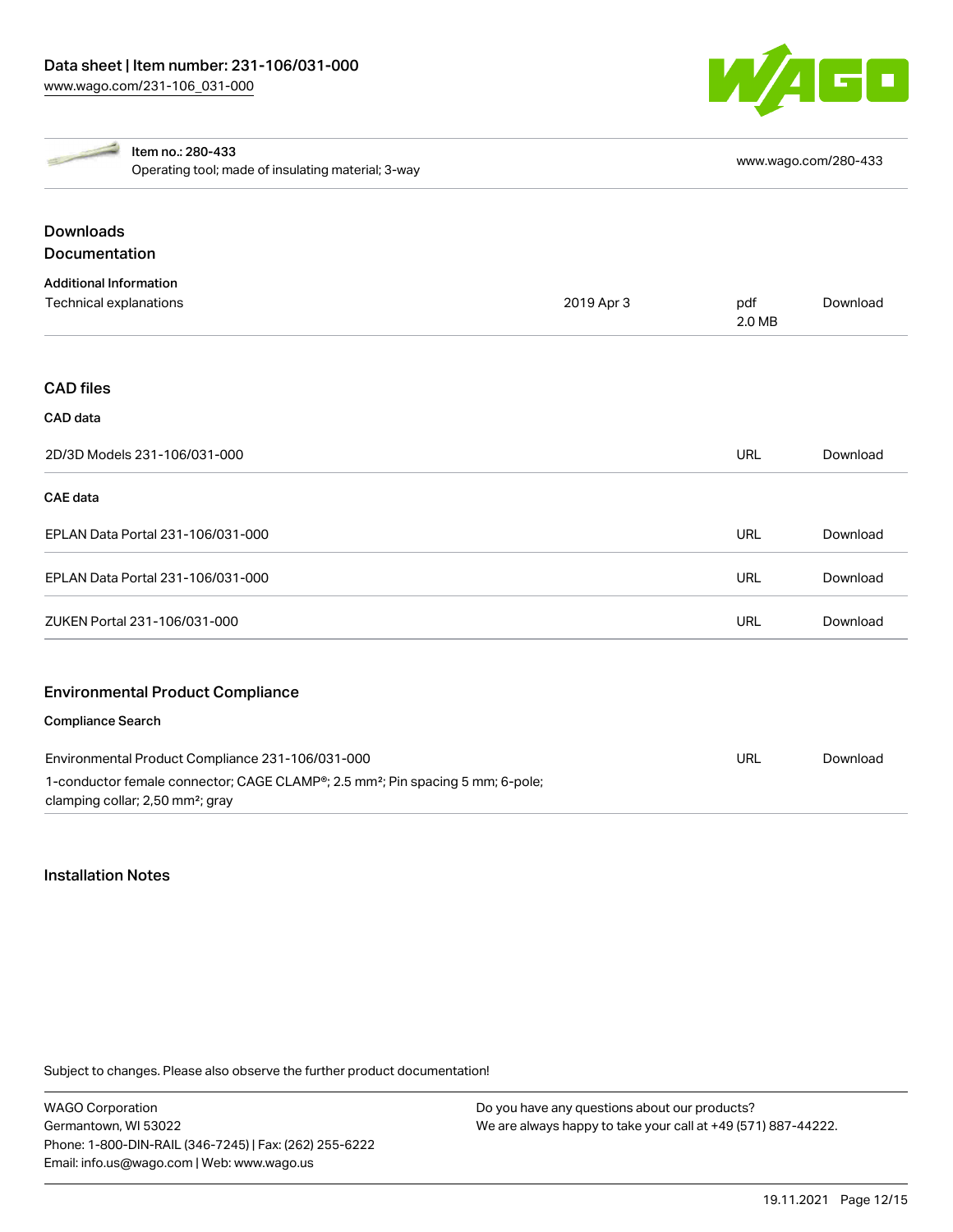



Inserting a conductor via 3.5 mm screwdriver – CAGE CLAMP® actuation parallel to conductor entry.



Inserting a conductor via 3.5 mm screwdriver – CAGE CLAMP® actuation perpendicular to conductor entry.



Inserting a conductor into CAGE CLAMP® unit via operating lever (231-291).



Inserting a conductor via operating tool.



Coding a female connector by removing coding finger(s).

Subject to changes. Please also observe the further product documentation!

WAGO Corporation Germantown, WI 53022 Phone: 1-800-DIN-RAIL (346-7245) | Fax: (262) 255-6222 Email: info.us@wago.com | Web: www.wago.us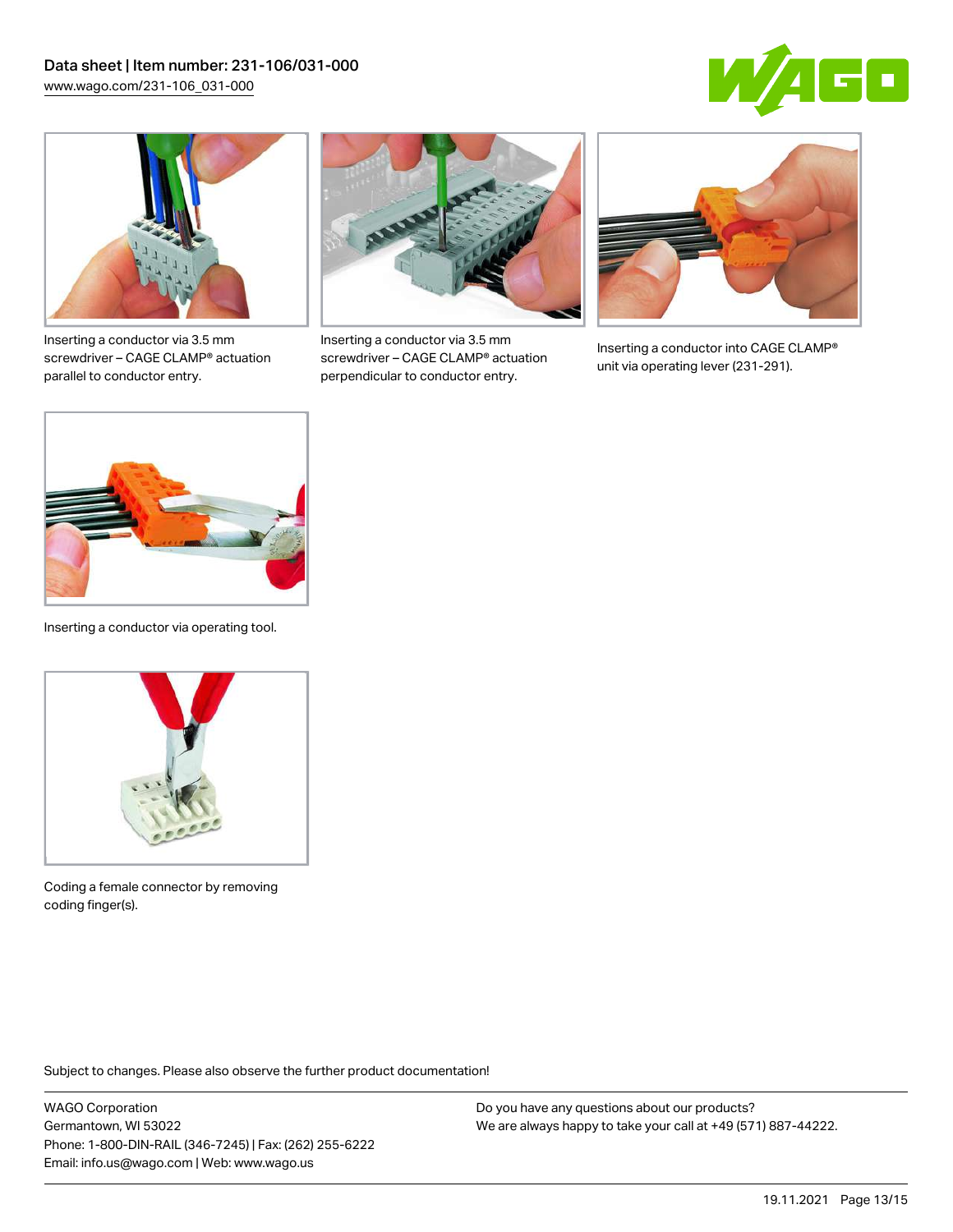



Testing – female connector with CAGE CLAMP®

Integrated test ports for testing perpendicular to conductor entry via 2 or 2.3 mm Ø test plug

Installation



Male connector with strain relief plate



Strain relief housing shown with a male connector equipped with CAGE CLAMP®



Labeling via direct marking or self-adhesive strips.

Subject to changes. Please also observe the further product documentation! Product family

WAGO Corporation Germantown, WI 53022 Phone: 1-800-DIN-RAIL (346-7245) | Fax: (262) 255-6222 Email: info.us@wago.com | Web: www.wago.us